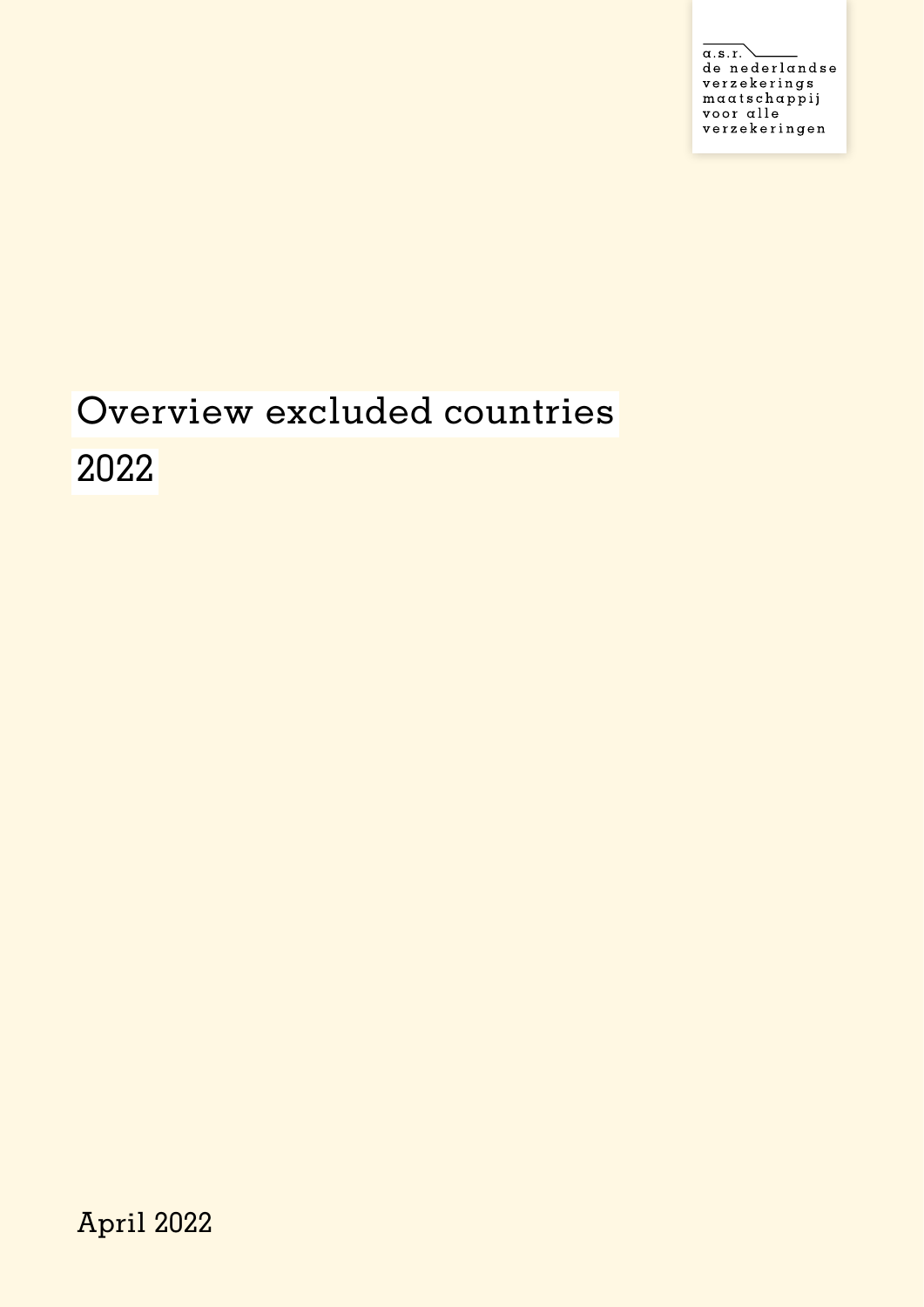## Overview excluded countries 2021

a.s.r. pursues a strict exclusion policy for countries who do not respect the democratic freedoms or those countries with a poor score regarding corruption and environmental management. The exclusion list is based on the research of internationally recognised indices as the Corruption Perception Index for countries scoring lower than 30 points, the Freedom House where a.s.r. excludes not-free countries and the SDG Index, excluding countries scoring lower than 50 points average for SDGs 7 (Affordable and Clean Energy), 13 (Climate Action), 14 (Life Below Water) and 15 (Life on Land)\*.

## Excluded countries (2022)

| Country                             | Democratic Freedom | Corruption     | Environment |
|-------------------------------------|--------------------|----------------|-------------|
| Afghanistan                         | $\mathsf X$        | $\mathsf X$    |             |
| Algeria                             | $\mathsf X$        |                |             |
| Angola                              | $\mathsf X$        | $\mathsf X$    |             |
| Azerbaijan                          | $\mathsf X$        |                |             |
| Bahrain                             | $\mathsf X$        |                |             |
| Bangladesh                          |                    | $\mathsf X$    |             |
| Belarus                             | $\mathsf X$        |                |             |
| <b>Brunei</b>                       | $\mathsf X$        |                |             |
| Burundi                             | $\mathsf{X}$       | $\mathsf X$    |             |
| Cambodia                            | $\mathsf X$        | $\mathsf X$    |             |
| Cameroon                            | $\mathsf X$        | $\mathsf X$    |             |
| Central African Republic            | $\overline{X}$     | $\overline{X}$ |             |
| Chad                                | $\mathsf X$        | $\mathsf X$    |             |
| China                               | $\mathsf X$        |                |             |
| Comoros                             |                    | $\mathsf X$    |             |
| Crimea                              | $\mathsf X$        |                |             |
| Cuba                                | $\mathsf X$        |                |             |
| Democratic Republic of the<br>Congo |                    | $\mathsf X$    |             |
| Djibouti                            | $\mathsf X$        |                |             |
| Eastern Donbas                      | $\overline{X}$     |                |             |
| Egypt                               | $\mathsf X$        |                |             |
| <b>Equatorial Guinea</b>            | $\mathsf X$        | $\mathsf X$    |             |
| Eritrea                             | $\mathsf X$        | $\mathsf X$    |             |
| Eswatini                            | $\mathsf X$        |                |             |
| Ethiopia                            | $\mathsf X$        |                |             |
| Gabon                               | $\mathsf X$        |                |             |
| Gaza Strip                          | $\mathsf X$        |                |             |
| Guatemala                           |                    | $\overline{X}$ |             |
| Guinea                              | $\mathsf X$        | $\mathsf X$    |             |
| Guinea Bissau                       |                    | $\mathsf X$    |             |
| Haiti                               | $\mathsf X$        | $\mathsf X$    |             |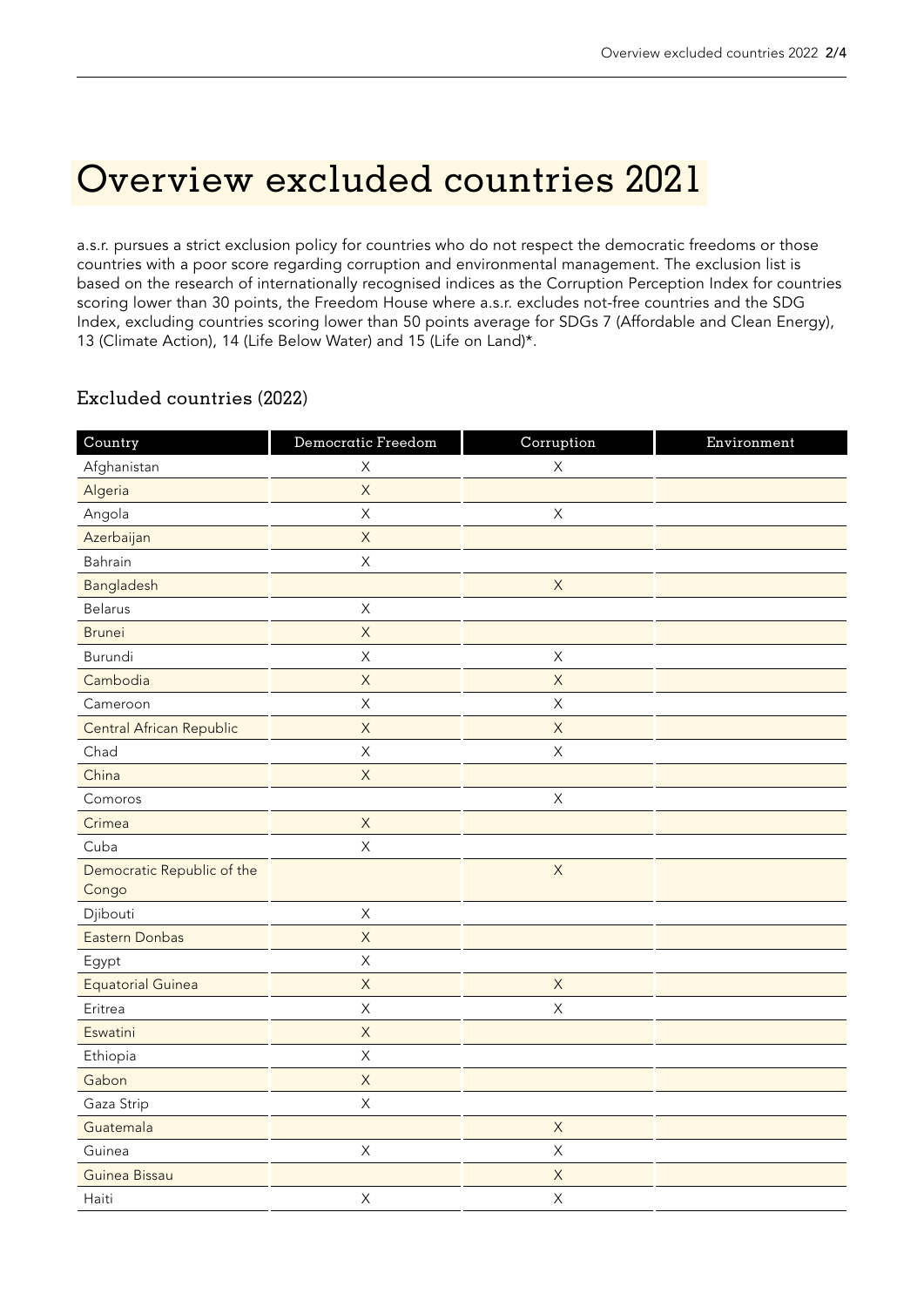| Country              | Democratic Freedom | Corruption                | Environment |
|----------------------|--------------------|---------------------------|-------------|
| Honduras             |                    | $\mathsf X$               |             |
| Indian Kashmir       | $\mathsf X$        |                           |             |
| Iran                 | $\mathsf X$        | $\mathsf X$               |             |
| Iraq                 | $\sf X$            | $\mathsf X$               |             |
| Jordan               | $\mathsf X$        |                           |             |
| Kazakhstan           | $\mathsf X$        |                           |             |
| Korea, North         |                    | $\mathsf X$               |             |
| Kyrgyzstan           | $\mathsf X$        | $\boldsymbol{\mathsf{X}}$ |             |
| Laos                 | $\mathsf X$        |                           |             |
| Lebanon              |                    | $\mathsf X$               |             |
| Liberia              |                    | $\mathsf X$               |             |
| Libya                | $\mathsf X$        | $\boldsymbol{\mathsf{X}}$ |             |
| Madagascar           |                    | $\mathsf X$               |             |
| Mali                 | $\mathsf X$        | $\mathsf X$               |             |
| Mauritania           |                    | $\mathsf X$               |             |
| Mozambique           |                    | $\boldsymbol{\mathsf{X}}$ |             |
| Myanmar              | $\mathsf X$        | $\mathsf X$               |             |
| Nicaragua            | $\mathsf X$        | $\mathsf X$               |             |
| Nigeria              |                    | $\mathsf X$               |             |
| North Korea          | $\mathsf X$        |                           |             |
| Oman                 | $\mathsf X$        |                           |             |
| Pakistan             |                    | $\boldsymbol{\mathsf{X}}$ |             |
| Pakistani Kashmir    | $\mathsf X$        |                           |             |
| Qatar                | $\mathsf X$        |                           |             |
| Russia               | $\mathsf X$        | $\mathsf X$               |             |
| Rwanda               | $\mathsf X$        |                           |             |
| Saudi Arabia         | $\mathsf X$        |                           |             |
| Somalia              | $\mathsf X$        | $\mathsf X$               |             |
| South Ossetia        | $\mathsf X$        |                           |             |
| South Sudan          | $\mathsf X$        | $\mathsf X$               |             |
| Sudan                | $\mathsf X$        | $\mathsf X$               |             |
| Syria                | $\mathsf X$        | $\boldsymbol{\mathsf{X}}$ |             |
| Tajikistan           | $\mathsf X$        | $\mathsf X$               |             |
| Thailand             | X                  |                           |             |
| Tibet                | $\mathsf X$        |                           |             |
| Transnistria         | $\mathsf X$        |                           |             |
| Turkey               | $\mathsf X$        |                           |             |
| Turkmenistan         | X                  | $\boldsymbol{\mathsf{X}}$ |             |
| Uganda               | $\mathsf X$        | $\mathsf X$               |             |
| United Arab Emirates | $\mathsf X$        |                           |             |
| Uzbekistan           | $\mathsf X$        | $\mathsf X$               |             |
| Venezuela            | $\mathsf X$        | $\mathsf X$               |             |
| Vietnam              | $\mathsf X$        |                           |             |